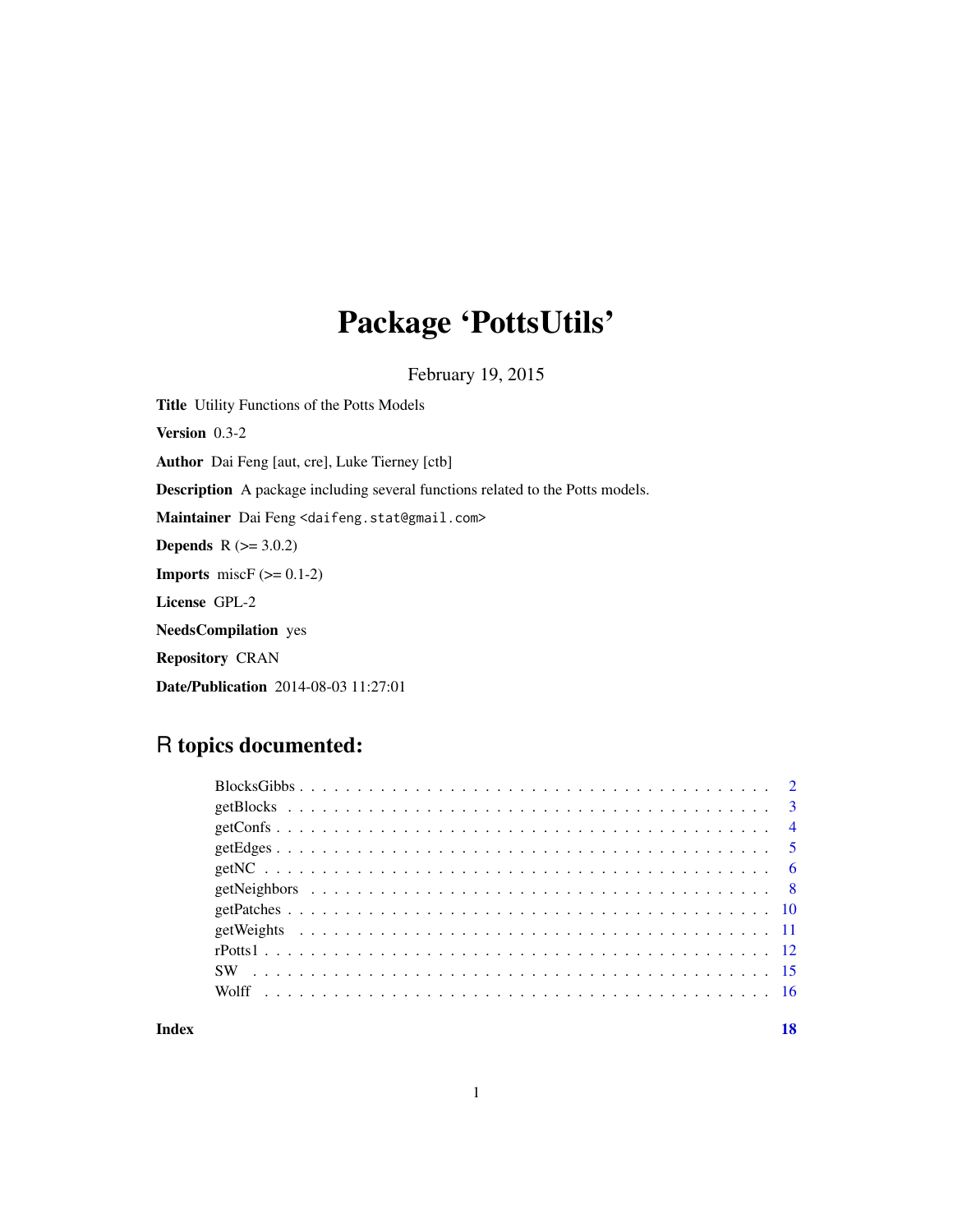<span id="page-1-1"></span><span id="page-1-0"></span>

#### Description

Generate random samples from a Potts model by Gibbs Sampling that takes advantage of conditional independence.

#### Usage

```
BlocksGibbs(n, nvertex, ncolor, neighbors, blocks,
            weights=1, spatialMat=NULL, beta)
```
#### Arguments

| n          | number of samples.                                                                                                                                         |
|------------|------------------------------------------------------------------------------------------------------------------------------------------------------------|
| nvertex    | number of vertices in a graph.                                                                                                                             |
| ncolor     | number of colors each vertex can take.                                                                                                                     |
| neighbors  | a matrix of all neighbors in a graph, one row per vertex.                                                                                                  |
| blocks     | a list of blocks of vertices in a graph.                                                                                                                   |
| weights    | weights between neighbors. One for each corresponding neighbor in neighbors.<br>The default values are 1s for all.                                         |
| spatialMat | the matrix that describes the relationship among vertices in neighbor. The de-<br>fault value is NULL corresponding to the simple or compound Potts model. |
| beta       | the parameter inverse temperature of the Potts model.                                                                                                      |
|            |                                                                                                                                                            |

#### Details

We use the Gibbs algorithm that takes advantage of conditional independence to speed up the generation of random samples from a Potts model. The idea is that if we can divide variables that need to be updated into different blocks and given the variables in other blocks, all the variables within the same block are conditionally independent, then we can update all blocks iteratively with the variables within the same block being updated simultaneously.

The spatialMat is the argument used to specify the relationship among vertices in neighbor. See [rPotts1](#page-11-1) for more information on the Potts model and spatialMat.

#### Value

The output is a nvertex by n matrix with the kth column being the kth sample.

#### References

Dai Feng (2008) Bayesian Hidden Markov Normal Mixture Models with Application to MRI Tissue Classification *Ph. D. Dissertation, The University of Iowa*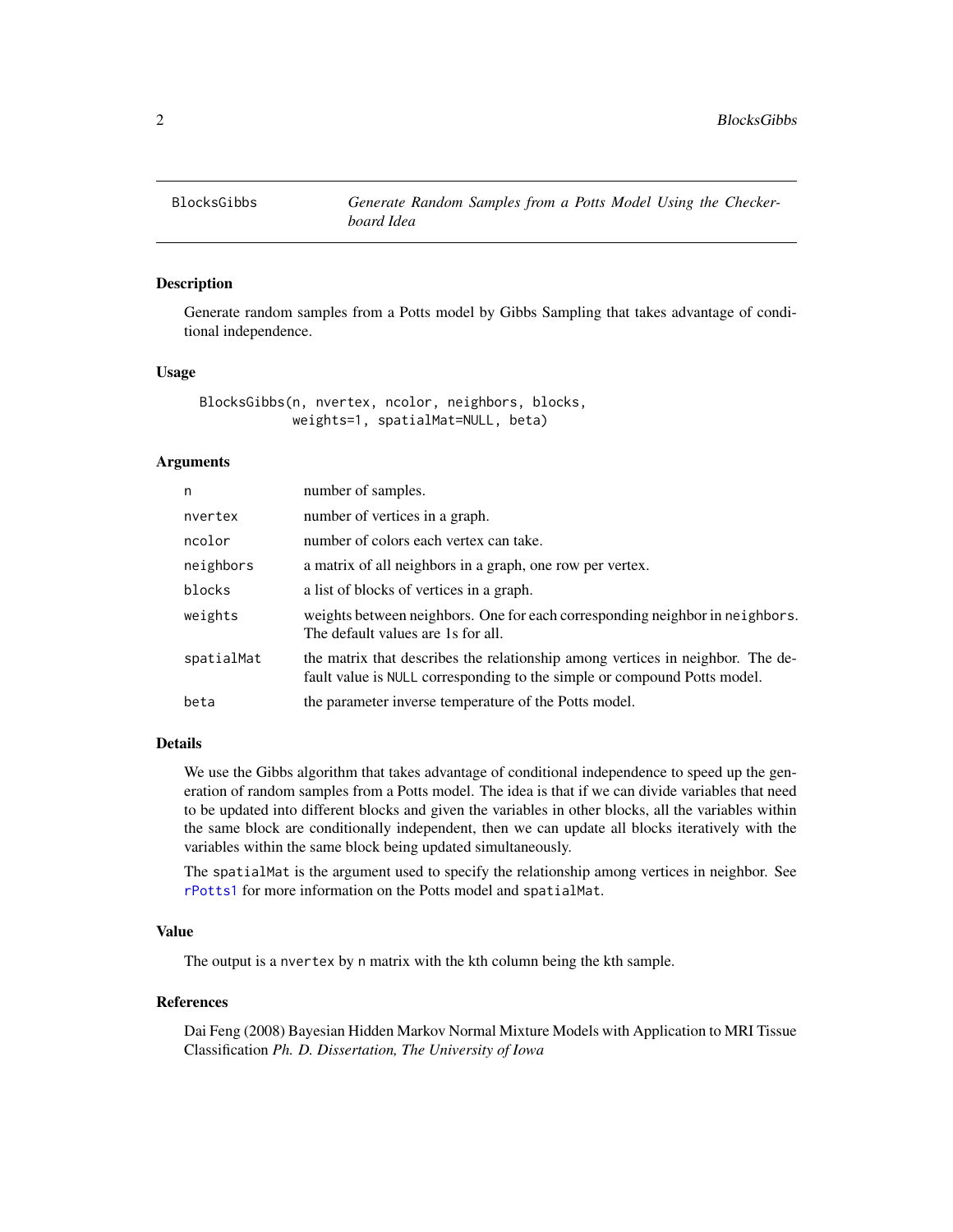#### <span id="page-2-0"></span>getBlocks 3

#### See Also

[Wolff](#page-15-1), [SW](#page-14-1)

#### Examples

```
#Example 1: Generate 100 samples from a repulsion Potts model with the
# neighborhood structure corresponding to a first-order
# Markov random field defined on a 3*3 2D graph.
# The number of colors is 3 and beta=0.1,a_1=2,a_2=1,a_3=0.
# All weights are equal to 1.
neighbors <- getNeighbors(mask=matrix(1, 3, 3), neiStruc=c(2,2,0,0))
blocks <- getBlocks(mask=matrix(1, 3, 3), nblock=2)
spatialMat < - matrix(c(2,1,0, 1,2,1,0,1,2), ncol=3)BlocksGibbs(n=100, nvertex=9, ncolor=3, neighbors=neighbors, blocks=blocks,
           spatialMat=spatialMat, beta=0.1)
```
getBlocks *Get Blocks of a Graph*

#### Description

Obtain blocks of vertices of a 1D, 2D, or 3D graph, in order to use the conditional independence to speed up the simulation (checkerboard idea).

#### Usage

```
getBlocks(mask, nblock)
```
#### Arguments

| mask   | a vector, matrix, or 3D array specifying vertices of a graph. Vertices of value 1<br>are within the graph and 0 are not.                     |
|--------|----------------------------------------------------------------------------------------------------------------------------------------------|
| nblock | a scalar specifying the number of blocks. For a 2D graph nblock could be either<br>2 or 4, and for a 3D graph nblock could be either 2 or 8. |

#### Details

The vertices within each block are mutually independent given the vertices in other blocks. Some blocks could be empty.

#### Value

A list with the number of components equal to nblock. Each component consists of vertices within the same block.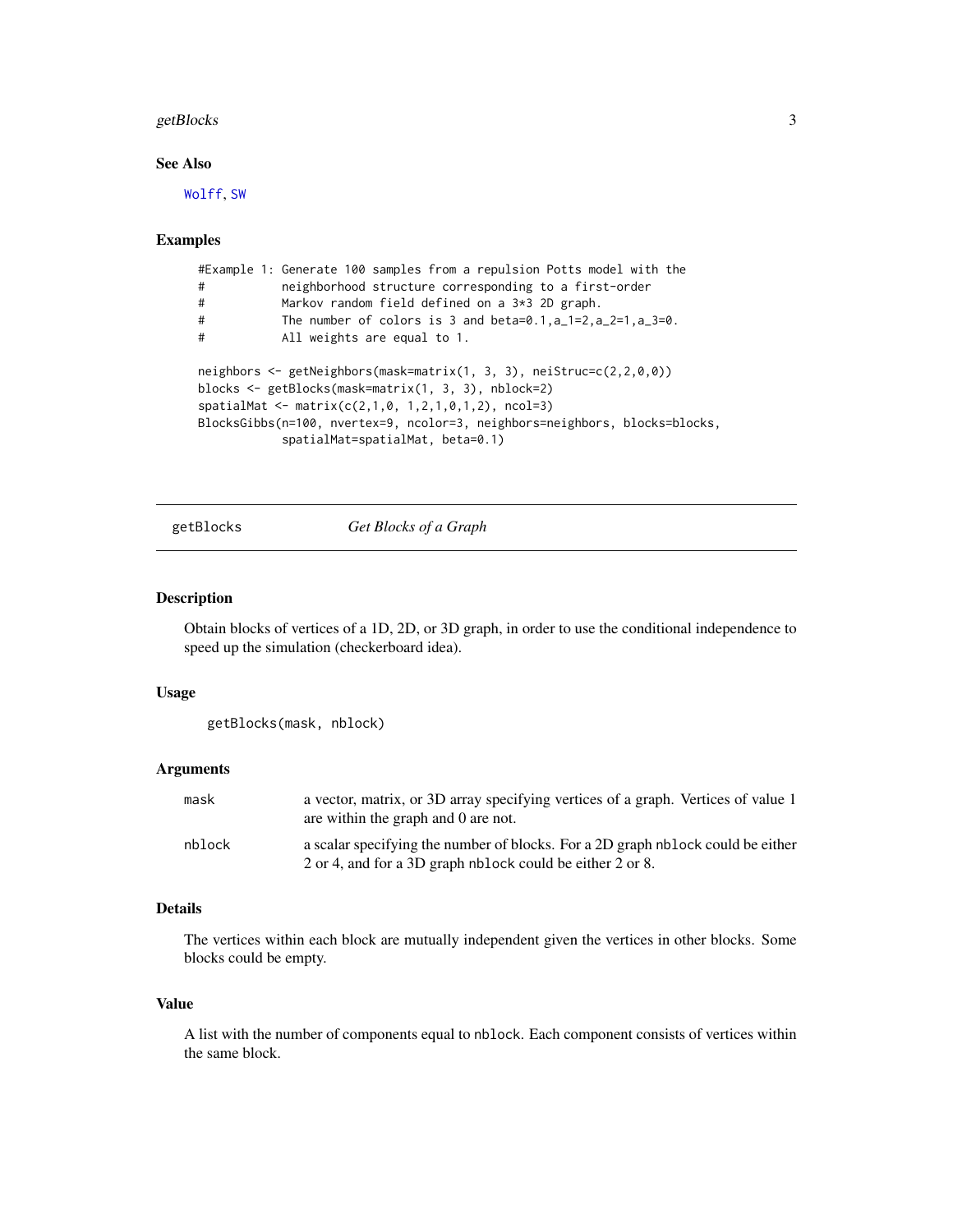#### <span id="page-3-0"></span>References

Darren J. Wilkinson Parallel Bayesian Computation Handbook of Parallel Computing and Statistics 481-512 Marcel Dekker/CRC Press 2005

#### Examples

```
#Example 1: split a line into 2 blocks
getBlocks(mask=c(1,1,1,1,0,0,1,1,0), nblock=2)
#Example 2: split a 4*4 2D graph into 4 blocks in order
# to use the checkerboard idea for a neighborhood structure
# corresponding to the second-order Markov random field.
getBlocks(mask=matrix(1, nrow=4, ncol=4), nblock=4)
#Example 3: split a 3*3*3 3D graph into 8 blocks
# in order to use the checkerboard idea for a neighborhood
# structure based on the 18 neighbors definition, where the
# neighbors of a vertex comprise its available
# adjacencies sharing the same edges or faces.
mask <- array(1, dim=rep(3,3))
getBlocks(mask, nblock=8)
```

```
getConfs Generate Configurations of a Graph
```
#### Description

Using recursive method to generate all possible configurations of a graph.

#### Usage

```
getConfs(nvertex, ncolor)
```
#### Arguments

| nvertex | number of vertices in a graph.         |
|---------|----------------------------------------|
| ncolor  | number of colors each vertex can take. |

#### Details

Suppose there are n vertices and each can take values from  $1, 2, \ldots$ , ncolor. This function generates all possible configurations. For example, if there are two vertices and each can be either 1 or 2, then the possible configurations are  $(1,1)$ ,  $(1,2)$ ,  $(2,1)$  and  $(2,2)$ .

#### Value

A matrix of all possible configurations. Each column corresponds to one configuration.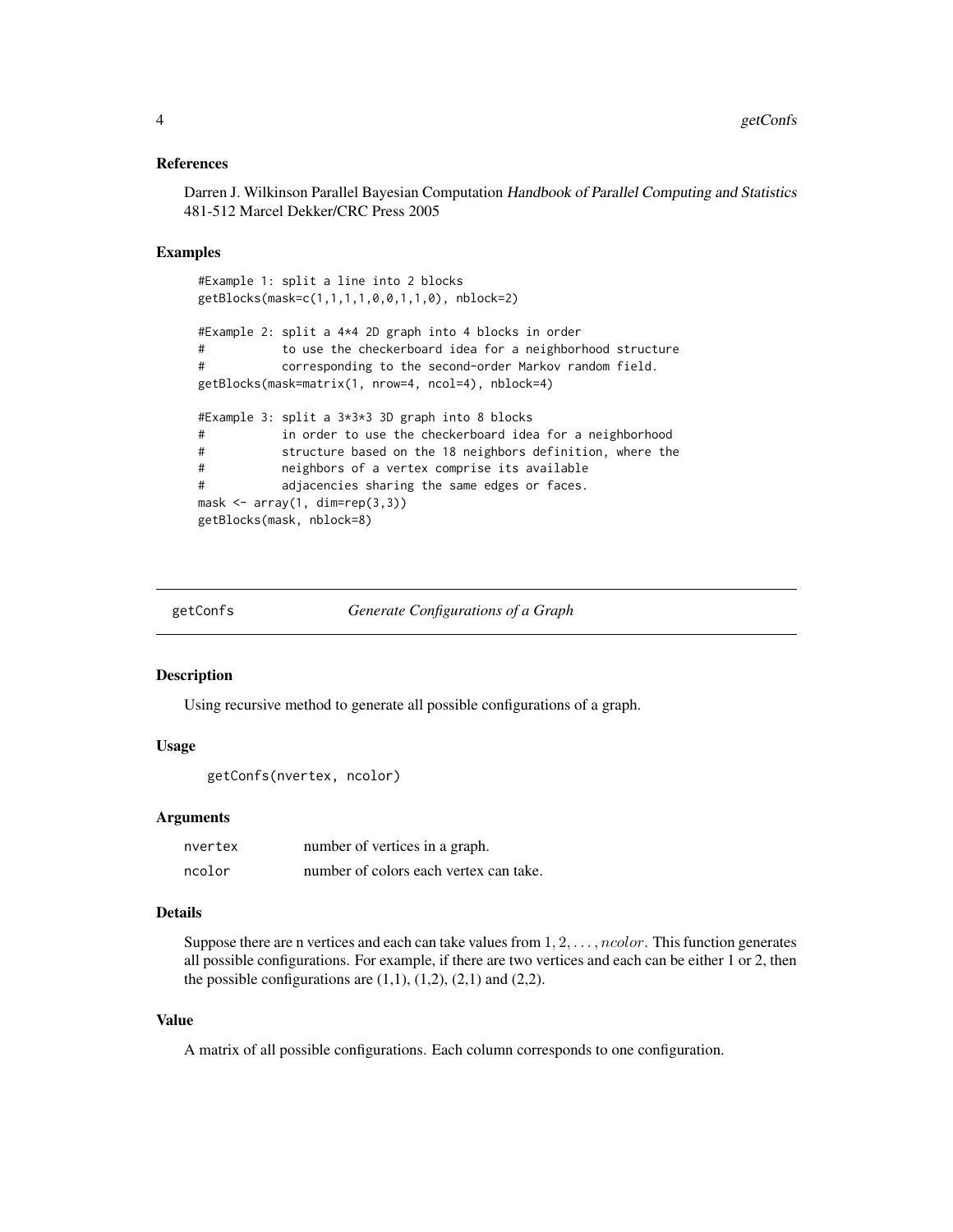#### <span id="page-4-0"></span>getEdges 5

#### Examples

```
#Example 1: There are two vertices and each is either of
# color 1 or 2.
getConfs(2,2)
```
getEdges *Get Edges of a Graph*

#### Description

Obtain edges of a 1D, 2D, or 3D graph based on the neighborhood structure.

#### Usage

```
getEdges(mask, neiStruc)
```
#### Arguments

| mask     | a vector, matrix, or 3D array specifying vertices of a graph. Vertices of value 1<br>are within the graph and 0 are not.                                                         |
|----------|----------------------------------------------------------------------------------------------------------------------------------------------------------------------------------|
| neiStruc | a scalar, vector of four components, or $3 \times 4$ matrix corresponding to 1D, 2D,<br>or 3D graphs. It specifies the neighborhood structure. See get Neighbors for<br>details. |

#### Details

There could be more than one way to define the same 3D neighborhood structure for a graph (see Example 4 for illustration).

#### Value

A matrix of two columns with one edge per row. The edges connecting vertices and their corresponding first neighbors are listed first, and then those corresponding to the second neighbors, and so on and so forth. The order of neighbors is the same as in getNeighbors.

#### References

Gerhard Winkler (1995) Image Analysis, Random Fields and Dynamic Monte Carlo Methods *Springer-Verlag*

Dai Feng (2008) Bayesian Hidden Markov Normal Mixture Models with Application to MRI Tissue Classification *Ph. D. Dissertation, The University of Iowa*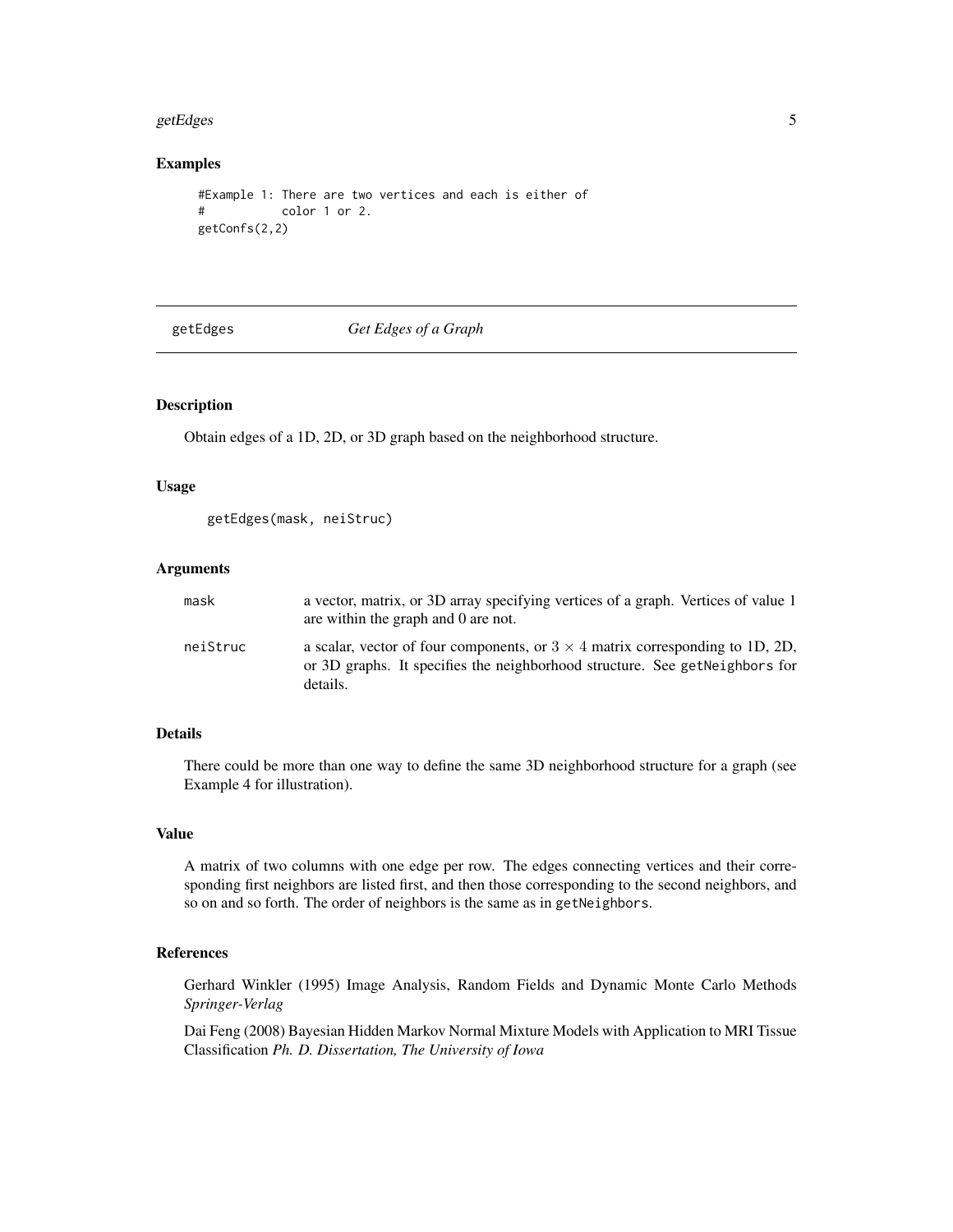#### <span id="page-5-0"></span>Examples

```
#Example 1: get all edges of a 1D graph.
mask <- c(0,0,rep(1,4),0,1,1,0,0)
getEdges(mask, neiStruc=2)
#Example 2: get all edges of a 2D graph based on neighborhood structure
# corresponding to the first-order Markov random field.
mask <- matrix(1 ,nrow=2, ncol=3)
getEdges(mask, neiStruc=c(2,2,0,0))
#Example 3: get all edges of a 2D graph based on neighborhood structure
# corresponding to the second-order Markov random field.
mask <- matrix(1 ,nrow=3, ncol=3)
getEdges(mask, neiStruc=c(2,2,2,2))
#Example 4: get all edges of a 3D graph based on 6 neighbors structure
# where the neighbors of a vertex comprise its available
# N,S,E,W, upper and lower adjacencies. To achieve it, there
# are several ways, including the two below.
mask <- array(1, dim=rep(3,3))
n61 <- matrix(c(2,2,0,0,
               0,2,0,0,
               0,0,0,0), nrow=3, byrow=TRUE)
n62 <- matrix(c(2,0,0,0,
               0,2,0,0,
               2,0,0,0), nrow=3, byrow=TRUE)
e1 <- getEdges(mask, neiStruc=n61)
e2 <- getEdges(mask, neiStruc=n62)
e1 <- e1[order(e1[,1], e1[,2]),]
e2 <- e2[order(e2[,1], e2[,2]),]
all(e1==e2)#Example 5: get all edges of a 3D graph based on 18 neighbors structure
# where the neighbors of a vertex comprise its available
# adjacencies sharing the same edges or faces.
# To achieve it, there are several ways, including the one below.
n18 <- matrix(c(2,2,2,2,
               0,2,2,2,
               0,0,2,2), nrow=3, byrow=TRUE)
mask \leq array(1, dim=rep(3,3))
getEdges(mask, neiStruc=n18)
```
getNC *Calculate the Normalizing Constant of a Simple Potts Model*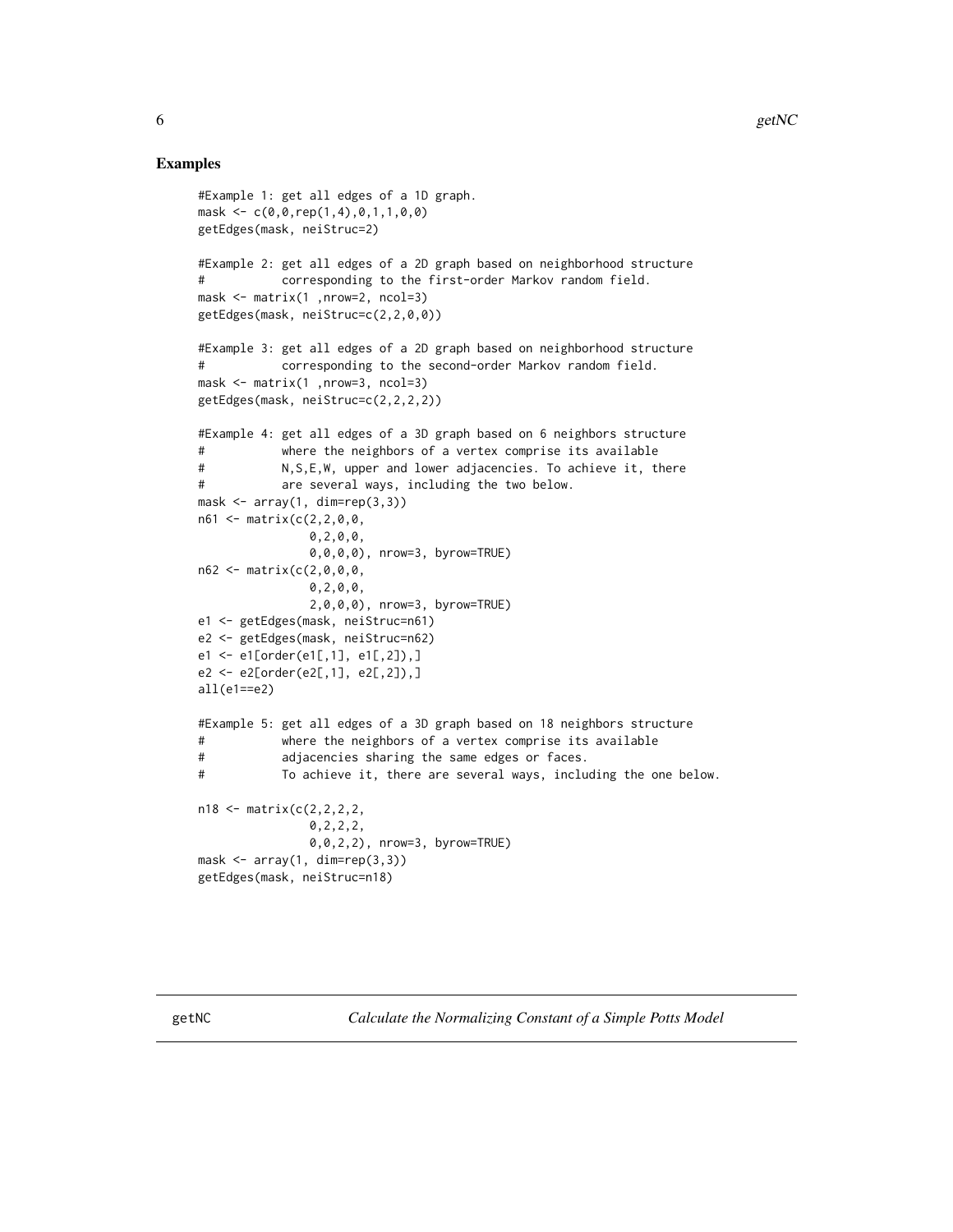#### <span id="page-6-0"></span>getNC  $\sim$  7

#### Description

Use the thermodynamic integration approach to calculate the normalizing constant of a Simple Potts Model.

#### Usage

```
getNC(beta, subbetas, nvertex, ncolor,
     edges, neighbors=NULL, blocks=NULL,
     algorithm=c("SwendsenWang", "Gibbs", "Wolff"), n, burn)
```
#### Arguments

| beta      | the inverse temperature parameter of the Potts model.                                                                                                                                    |
|-----------|------------------------------------------------------------------------------------------------------------------------------------------------------------------------------------------|
| subbetas  | vector of betas used for the integration.                                                                                                                                                |
| nvertex   | number of vertices in a graph.                                                                                                                                                           |
| ncolor    | number of colors each vertex can take.                                                                                                                                                   |
| edges     | all edges in a graph.                                                                                                                                                                    |
| neighbors | all neighbors in a graph. The default is NULL. If the sampling algorithm is<br>"BlocksGibbs" or "Wolff", then this has to be specified.                                                  |
| blocks    | the blocks of vertices of a graph. The default is NULL. If the sampling algorithm<br>is "BlocksGibbs", then this has to be specified.                                                    |
| algorithm | a character string specifying the algorithm used to generate samples. It must<br>be one of "SwendsenWang", "Gibbs", or "Wolff" and may be abbreviated. The<br>default is "SwendsenWang". |
| n         | number of iterations.                                                                                                                                                                    |
| burn      | number of burn-in.                                                                                                                                                                       |

#### Details

Use the thermodynamic integration approach to calculate the normalizing constant from a simple Potts model. See [rPotts1](#page-11-1) for more information on the simple Potts model.

By the thermodynamic integration method,

$$
\log C(\beta) = N \log k + \int_0^\beta E(U(\mathbf{z})|\beta^{'}, k) d\beta^{'}
$$

where N is the total number of vertices (nvertex), k is the number of colors (ncolor), and  $U(z) =$  $\sum_{i \sim j}$  I( $z_i = z_j$ ). Calculate  $E(U(\mathbf{z})$  for subbetas based on samples, and then compute the integral by numerical integration.

#### Value

The corresponding normalizing constant.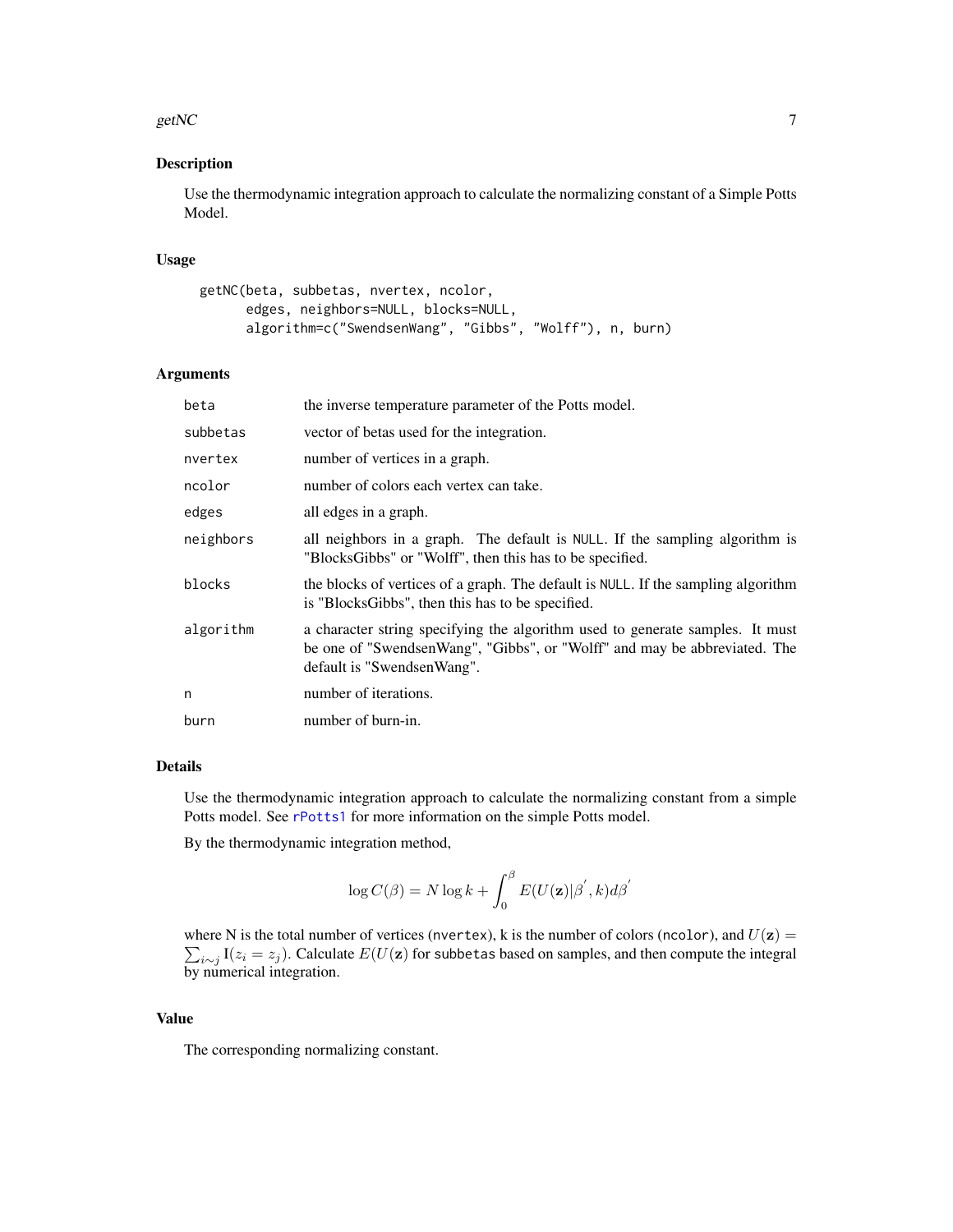#### <span id="page-7-0"></span>References

Peter J. Green and Sylvia Richardson (2002) Hidden Markov Models and Disease Mapping *Journal of the American Statistical Association* vol. 97, no. 460, 1055-1070

#### See Also

[BlocksGibbs](#page-1-1), [SW](#page-14-1), [Wolff](#page-15-1)

#### Examples

| #Example 1: Calculate the normalizing constant of a simple Potts model                                                                                                                |
|---------------------------------------------------------------------------------------------------------------------------------------------------------------------------------------|
| with the neighborhood structure corresponding to a                                                                                                                                    |
| first-order Markov random field defined on a                                                                                                                                          |
| $3*3$ 2D graph. The number of colors is 2 and beta=2.                                                                                                                                 |
| Use 11 subbetas evenly distributed between 0 and 2.                                                                                                                                   |
| The sampling algorithm is Swendsen-Wang with 10000                                                                                                                                    |
| iterations and 1000 burn-in.                                                                                                                                                          |
| edges $\leq$ getEdges(mask=matrix(1,3,3), neiStruc=c(2,2,0,0))<br>getNC(beta=2, subbetas=seq(0,2,by=0.2), nvertex=3 $\star$ 3, ncolor=2,<br>edges, algorithm="S", n=10000, burn=1000) |
|                                                                                                                                                                                       |

```
## End(Not run)
```
getNeighbors *Get Neighbors of All Vertices of a Graph*

### Description

Obtain neighbors of vertices of a 1D, 2D, or 3D graph.

#### Usage

```
getNeighbors(mask, neiStruc)
```
#### Arguments

| mask     | a vector, matrix, or 3D array specifying vertices within a graph. Vertices of<br>value 1 are within the graph and 0 are not.                                                                                                                                                                                                                                                                                                                                                                                                                                                                                   |
|----------|----------------------------------------------------------------------------------------------------------------------------------------------------------------------------------------------------------------------------------------------------------------------------------------------------------------------------------------------------------------------------------------------------------------------------------------------------------------------------------------------------------------------------------------------------------------------------------------------------------------|
| neiStruc | a scalar, vector of four components, or $3 \times 4$ matrix corresponding to 1D, 2D,<br>or 3D graphs. It gives the definition of neighbors of a graph. All components<br>of neistruc should be positive $(2 0)$ even numbers. For 1D graphs, neistruc<br>gives the number of neighbors of each vertex. For 2D graphs, neistruc <sup>[1]</sup><br>specifies the number of neighbors on vertical direction, neiStruc[2] horizontal<br>direction, neistruc <sup>[3]</sup> north-west (NW) to south-east (SE) diagonal direction,<br>and neiStruc[4] south-west (SW) to north-east (NE) diagonal direction. For 3D |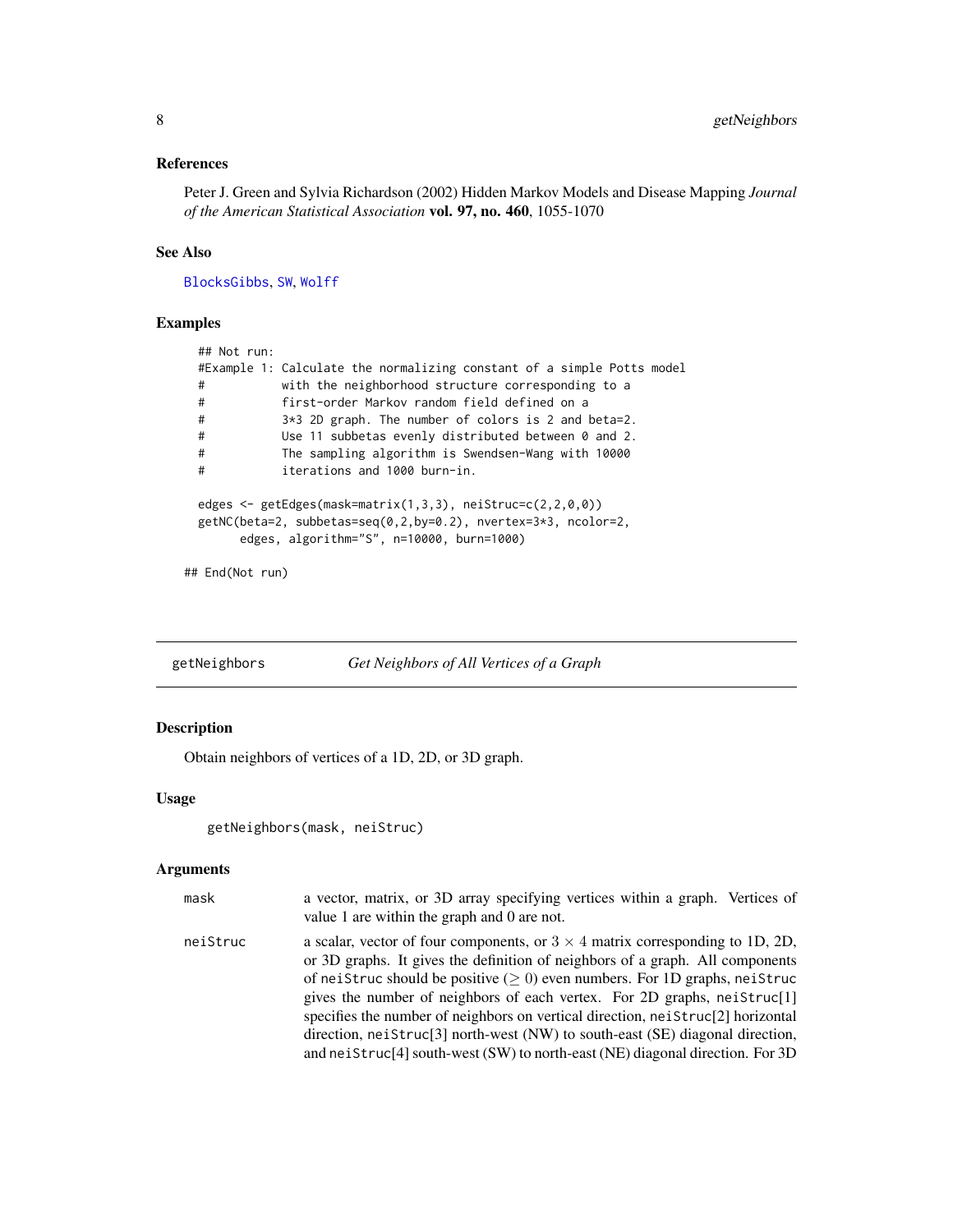graphs, the first row of neiStruc specifies the number of neighbors on vertical direction, horizontal direction and two diagonal directions from the 1-2 perspective, the second row the 1-3 perspective, and the third row the 2-3 perspective. The index to perspectives is represented with the leftmost subscript of the array being the smallest.

#### Details

There could be more than one way to define the same 3D neighborhood structure for a graph (see Example 3 for illustration).

#### Value

A matrix with each row giving the neighbors of a vertex. The number of the rows is equal to the number of vertices within the graph and the number or columns is the number of neighbors of each vertex.

For a 1D graph, if each vertex has two neighbors, The first column are the neighbors on the lefthand side of corresponding vertices and the second column the right-hand side. For the vertices on boundaries, missing neighbors are represented by the number of vertices within a graph plus 1. When neiStruc is bigger than 2, The first two columns are the same as when neiStruc is equal to 2; the third column are the neighbors on the left-hand side of the vertices on the first column; the forth column are the neighbors on the right-hand side of the vertices on the second column, and so on and so forth. And again for the vertices on boundaries, their missing neighbors are represented by the number of vertices within a graph plus 1.

For a 2D graph, the index to vertices is column-wised. For each vertex, the order of neighbors are as follows. First are those on the vertical direction, second the horizontal direction, third the NW to SE diagonal direction, and forth the SW to NE diagonal direction. For each direction, the neighbors of every vertex are arranged in the same way as in a 1D graph.

For a 3D graph, the index to vertices is that the leftmost subscript of the array moves the fastest. For each vertex, the neighbors from the 1-2 perspective appear first and then the 1-3 perspective and finally the 2-3 perspective. For each perspective, the neighbors are arranged in the same way as in a 2D graph.

#### References

Gerhard Winkler (1995) Image Analysis, Random Fields and Dynamic Monte Carlo Methods *Springer-Verlag*

Dai Feng (2008) Bayesian Hidden Markov Normal Mixture Models with Application to MRI Tissue Classification *Ph. D. Dissertation, The University of Iowa*

#### Examples

```
#Example 1: get all neighbors of a 1D graph.
mask <- c(0,0,rep(1,4),0,1,1,0,0,1,1,1)
getNeighbors(mask, neiStruc=2)
#Example 2: get all neighbors of a 2D graph based on neighborhood structure
           corresponding to the second-order Markov random field.
mask <- matrix(1, nrow=2, ncol=3)
```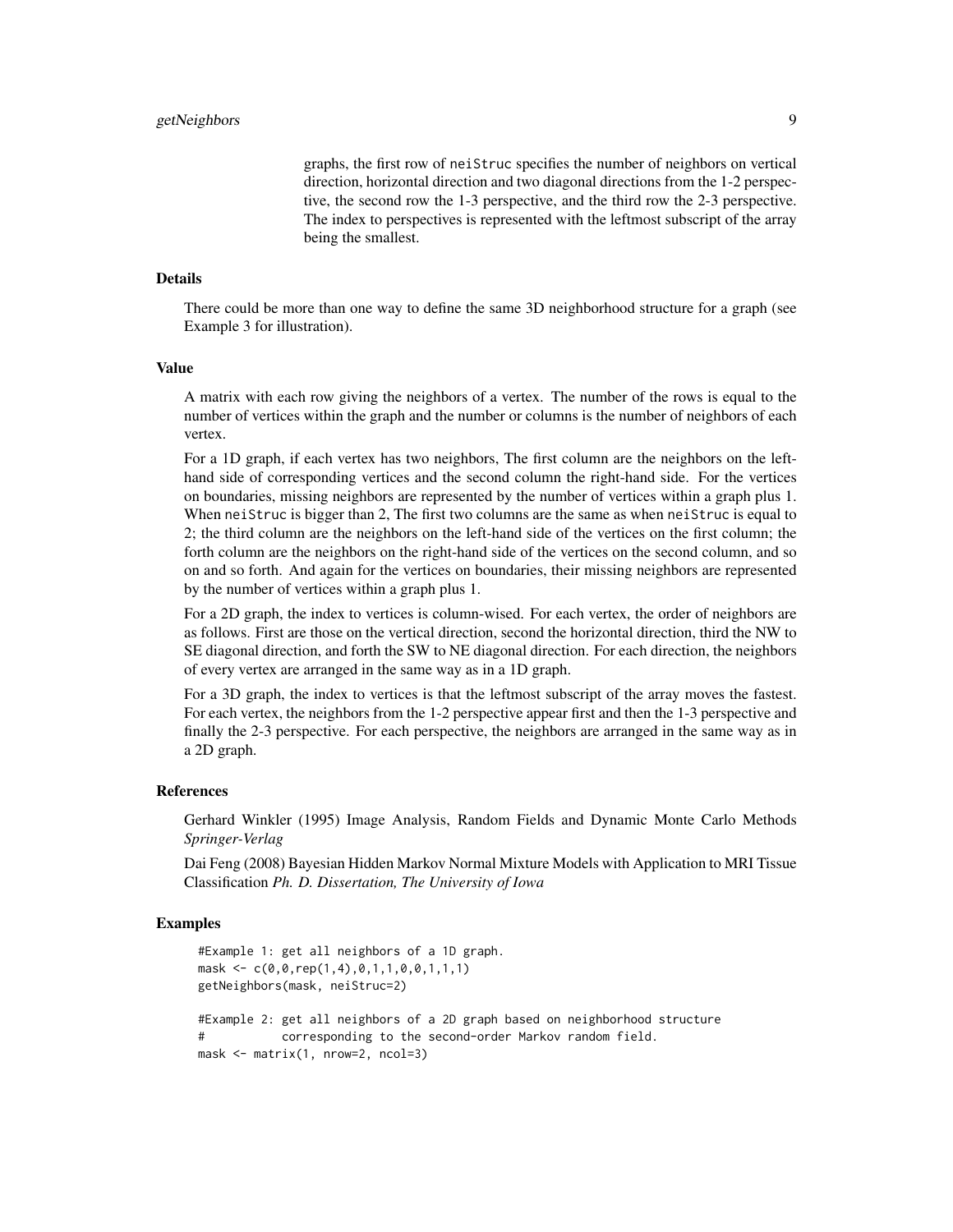```
getNeighbors(mask, neiStruc=c(2,2,2,2))
#Example 3: get all neighbors of a 3D graph based on 6 neighbors structure
# where the neighbors of a vertex comprise its available
# N,S,E,W, upper and lower adjacencies. To achieve it, there
# are several ways, including the two below.
mask \leq array(1, dim=rep(3,3))
n61 <- matrix(c(2,2,0,0,
               0,2,0,0,
               0,0,0,0), nrow=3, byrow=TRUE)
n62 <- matrix(c(2,0,0,0,
               0,2,0,0,
               2,0,0,0), nrow=3, byrow=TRUE)
n1 <- getNeighbors(mask, neiStruc=n61)
n2 <- getNeighbors(mask, neiStruc=n62)
n1 <- apply(n1, 1, sort)
n2 <- apply(n2, 1, sort)
all(n1==n2)
#Example 4: get all neighbors of a 3D graph based on 18 neighbors structure
# where the neighbors of a vertex comprise its available
# adjacencies sharing the same edges or faces.
# To achieve it, there are several ways, including the one below.
n18 <- matrix(c(2,2,2,2,
               0,2,2,2,
               0,0,2,2), nrow=3, byrow=TRUE)
mask \leftarrow array(1, dim=rep(3,3))getNeighbors(mask, neiStruc=n18)
```
getPatches *Get Patches of a Graph*

#### **Description**

Obtain patches of a graph by Rem's algorithm.

#### Usage

```
getPatches(bonds, nvertex)
```
#### Arguments

| bonds   | a matrix of bonds in a graph, with one bond per row. |
|---------|------------------------------------------------------|
| nvertex | number of vertices in a graph.                       |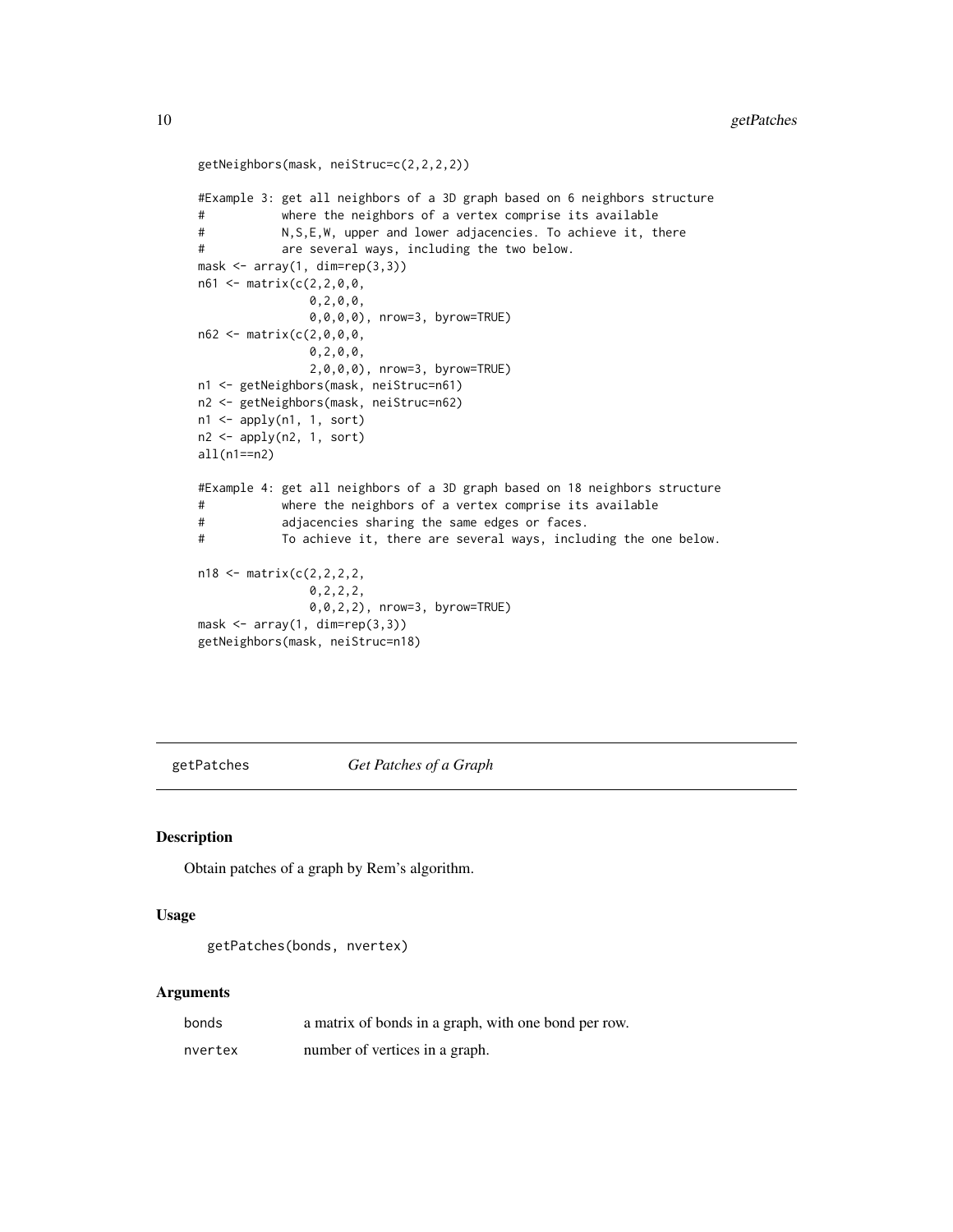#### <span id="page-10-0"></span>getWeights 11

#### Details

Given all bonds and the number of vertices in a graph, this function provides all patches.

#### Value

A list comprises all patches in a graph. Each component of the list consists of vertices within one patch.

#### References

Edsger W. Dijkstra (1976) A Discipline of Programming *Englewood Cliffs, New Jersey : Prentice-Hall, Inc*

#### Examples

#Example 1: Find patches of a 3\*3 2D graph with 6 bonds.

bonds <- matrix(c(1,2,2,5,5,6,3,6,5,8,7,8), ncol=2, byrow=TRUE) getPatches(bonds, 9)

getWeights *Get All Weights of a Graph*

#### Description

Obtain weights of edges of a 1D, 2D, or 3D graph based on the neighborhood structure.

#### Usage

```
getWeights(mask, neiStruc, format=1)
```
#### Arguments

| mask     | a vector, matrix, or 3D array specifying vertices within a graph. Vertices of<br>value 1 are within the graph and 0 are not.                                                                                                                                      |
|----------|-------------------------------------------------------------------------------------------------------------------------------------------------------------------------------------------------------------------------------------------------------------------|
| neiStruc | a scalar, vector of four components, or $3 \times 4$ matrix corresponding to 1D, 2D,<br>or 3D graphs. It specifies the neighborhood structure. See getNeighbors for<br>details.                                                                                   |
| format   | If it is 1, then the output is a vector of weights, one for two vertices in the<br>corresponding output from getEdges. If it is 2, then the output is a matrix, one<br>for two vertices in the corresponding output from getNeighbors. The default<br>value is 1. |

#### Details

The weights are equal to the reciprocals of the distance between neighboring vertices.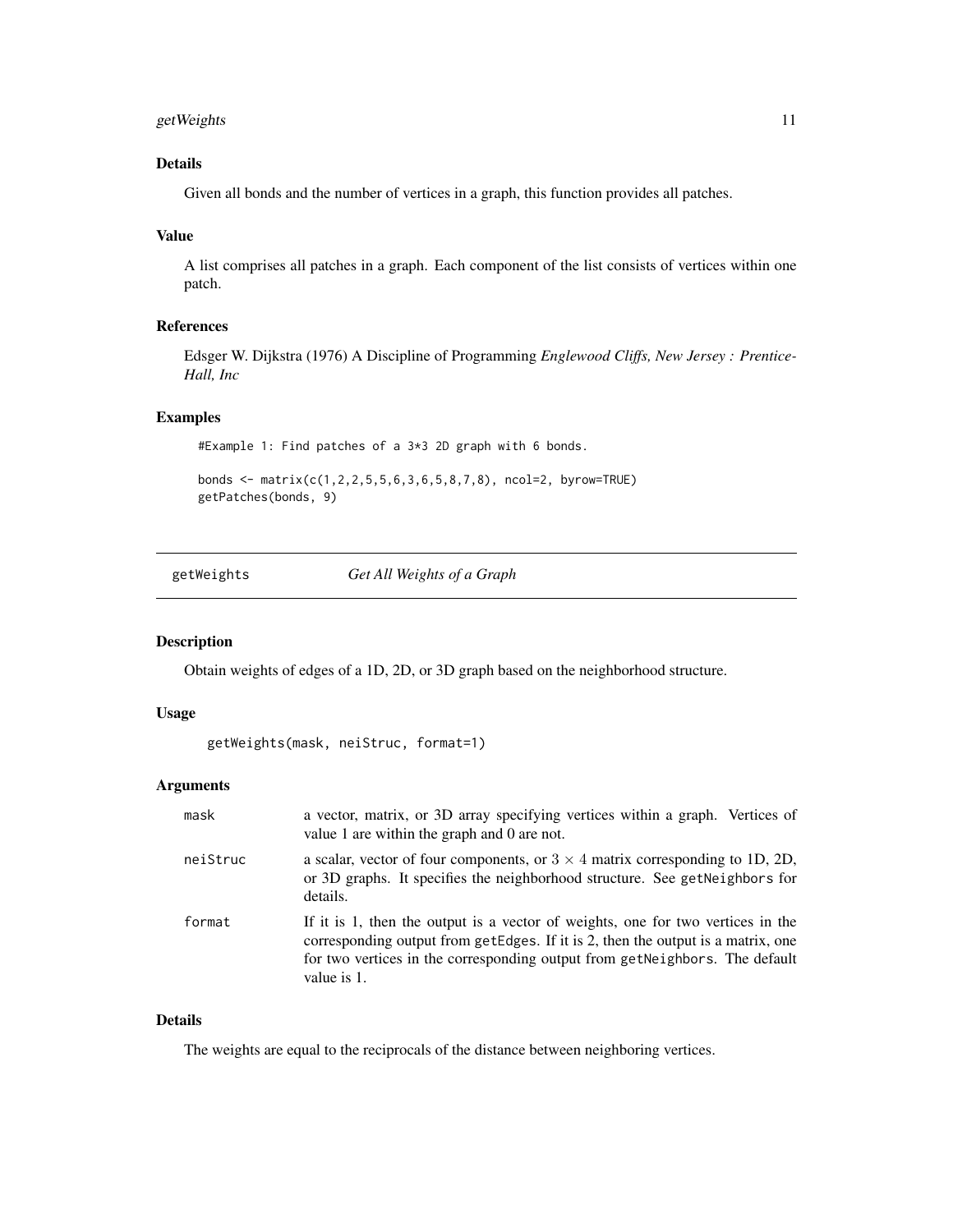#### <span id="page-11-0"></span>Value

A vector of weights, one component corresponding to an edge of a graph. Or a matrix of weights, one component corresponding to two vertices in neighbor.

#### Examples

```
#Example 1: get all weights of a 2D graph based on neighborhood structure
# corresponding to the first-order Markov random field.
mask <- matrix(1 ,nrow=2, ncol=3)
getWeights(mask, neiStruc=c(2,2,0,0))
#Example 2: get all weights of a 2D graph based on neighborhood structure
# corresponding to the second-order Markov random field.
# Put the weights in a matrix form corresponding to
# neighbors of vertices.
mask <- matrix(1 ,nrow=3, ncol=3)
getWeights(mask, neiStruc=c(2,2,2,2), format=2)
#Example 3: get all weights of a 3D graph based on 6 neighbors structure
# where the neighbors of a vertex comprise its available
# N,S,E,W, upper and lower adjacencies.
mask \leftarrow array(1, dim=rep(3,3))n61 <- matrix(c(2,2,0,0,
               0,2,0,0,
               0,0,0,0), nrow=3, byrow=TRUE)
getWeights(mask, neiStruc=n61)
```
<span id="page-11-1"></span>rPotts1 *Generate One Random Sample from a Potts Model*

#### Description

Generate one random sample from a Potts model with external field by Gibbs Sampling that takes advantage of conditional independence, or the partial decoupling method.

#### Usage

```
rPotts1(nvertex, ncolor, neighbors, blocks, edges=NULL, weights=1,
        spatialMat=NULL, beta, external, colors,
       algorithm=c("Gibbs", "PartialDecoupling"))
```
#### Arguments

| nvertex   | number of vertices in a graph.                                                            |
|-----------|-------------------------------------------------------------------------------------------|
| ncolor    | number of colors each vertex can take.                                                    |
| neighbors | all neighbors in a graph. It is not required when using the partial decoupling<br>method. |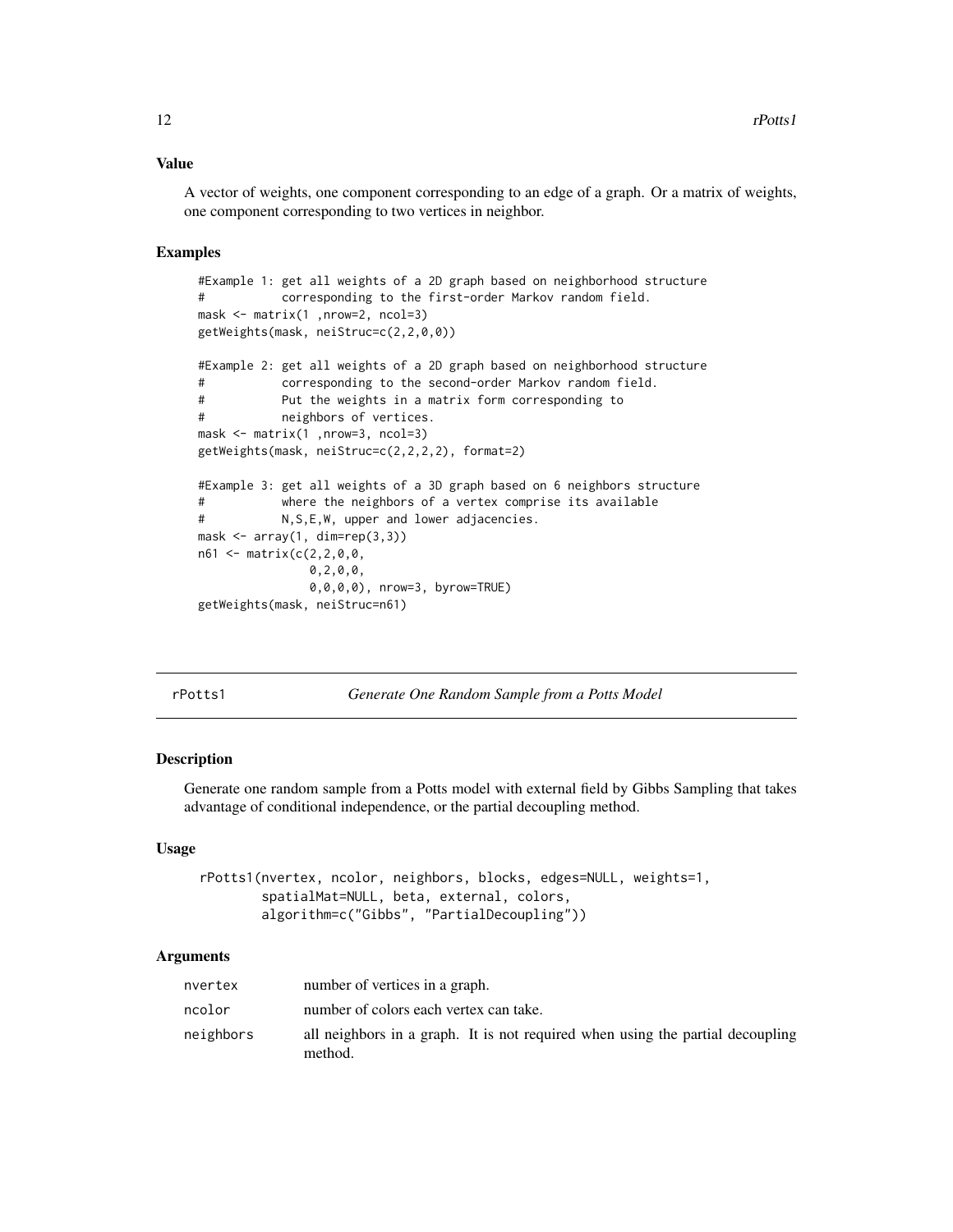rPotts1 13

| blocks     | the blocks of vertices in a graph. It is not required when using the partial decou-<br>pling method.                                                                                                                                                                                                     |
|------------|----------------------------------------------------------------------------------------------------------------------------------------------------------------------------------------------------------------------------------------------------------------------------------------------------------|
| edges      | all edges in a graph. The default value is NULL. It is not required when using<br>Gibbs sampling.                                                                                                                                                                                                        |
| weights    | weights between neighbors or $\delta_{ij}$ s in the partial decoupling method. When using<br>Gibbs sampling, there is one for each corresponding component in neighbors.<br>When using partial decoupling, there is one for each corresponding component<br>in edges. The default values are 1s for all. |
| spatialMat | a matrix that describes the relationship among vertices in neighbor. It is not<br>required when using the partial decoupling method. The default value is NULL<br>corresponding to the simple or compound Potts model.                                                                                   |
| beta       | the parameter inverse temperature of the Potts model.                                                                                                                                                                                                                                                    |
| external   | a matrix giving values of external field. The number of rows equal to nvertex<br>and number of columns equal to ncolor.                                                                                                                                                                                  |
| colors     | the current colors of vertices.                                                                                                                                                                                                                                                                          |
| algorithm  | a character string specifying the algorithm used to generate samples. It must be<br>either "Gibbs", or "PartialDecoupling", and may be abbreviated. The default is<br>"Gibbs".                                                                                                                           |

#### Details

This function generates random samples from a Potts model as follows:

$$
p(\mathbf{z}) = C(\beta)^{-1} \exp\left\{\sum_{i} \alpha_i(z_i) + \beta \sum_{i \sim j} w_{ij} f(z_i, z_j)\right\}
$$

where  $C(\beta)$  is a normalizing constant and  $i \sim j$  indicates neighboring vertices. The parameter  $\beta$  is called the "inverse temperature", which determines the level of spatial homogeneity between neighboring vertices in the graph. We assume  $\beta > 0$ . The set  $z = \{z_1, z_2, \dots\}$  comprises the indices to the colors of all vertices. Function  $f(z_i, z_j)$  determines the relationship among vertices in neighbor. Parameter  $w_{ij}$  is the weight between vertex i and j. The term  $\sum_i \alpha_i(z_i)$  is called the "external field".

For the simple, the compound, and the simple repulsion Potts models, the external field is equal to 0. For the simple and the compound Potts model  $f(z_i, z_j) = I(z_i = z_j)$ . Parameters  $w_{ij}$  are all equal for the simple Potts model but not so for the compound model.

For the repulsion Potts model  $f(z_i, z_j) = \beta_1$  if  $z_i = z_j$ ;  $f(z_i, z_j) = \beta_2$  if  $|z_i - z_j| = 1$ ;  $f(z_i, z_j) = 1$  $\beta_3$  otherwise.

The argument spatialMat is used to specify the relationship among vertices in neighbor. The default value is NULL corresponding to the simple or the compound Potts model. The component at the *i*th row and *j*th column defining the relationship when the color of a vertex is i and the color of its neighbors is  $j$ . Besides the default setup, for the simple and the compound Potts models spatailMat could be an identity matrix also. For the repulsion Potts model, it is

$$
\left(\begin{array}{cccc} a_1 & a_2 & a_3 & \dots & a_3 \\ a_2 & a_1 & a_2 & \dots & a_3 \\ \vdots & \vdots & \vdots & \ddots & \vdots \\ a_3 & a_3 & a_3 & \dots & a_1 \end{array}\right)
$$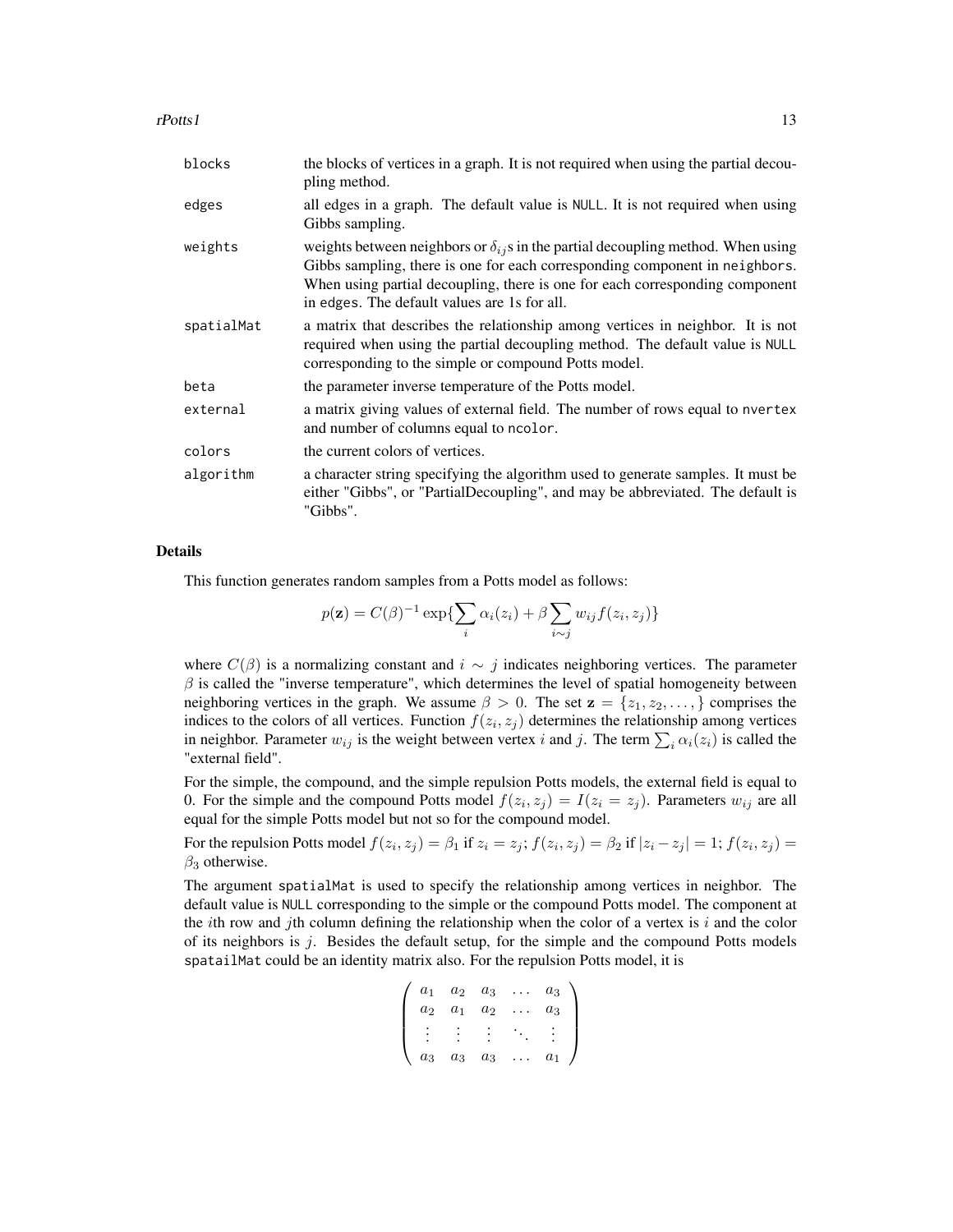<span id="page-13-0"></span>Other relationships among neighboring vertices can be specified through it as well.

Gibbs sampling can be used to generate samples from all kinds of Potts models. We use the method that takes advantage of conditional independence to speed up the simulation. See [BlocksGibbs](#page-1-1) for details.

The partial decoupling method could be used to generate samples from the simple Potts model plus the external field. The  $\delta_{ij}$ s are specified through the argument weights.

#### Value

The output is a vector with the kth component being the new color of vertex k.

#### References

Dai Feng (2008) Bayesian Hidden Markov Normal Mixture Models with Application to MRI Tissue Classification *Ph. D. Dissertation, The University of Iowa*

David M. Higdon (1998) Auxiliary variable methods for Markov Chain Monte Carlo with applications *Journal of the American Statistical Association* vol. 93 585-595

#### See Also

[BlocksGibbs](#page-1-1), [Wolff](#page-15-1) [SW](#page-14-1)

#### Examples

```
## Not run:
neighbors <- getNeighbors(matrix(1, 16, 16), c(2,2,0,0))
blocks <- getBlocks(matrix(1, 16, 16), 2)
spatialMat <- matrix(c(2, 0, -1, 0, 2, 0, -1, 0, 2), ncol=3)
mu <- c(22, 70 ,102)
sigma <- c(17, 16, 19)
count <- c(40, 140, 76)
y <- unlist(lapply(1:3, function(i) rnorm(count[i], mu[i], sigma[i])))
external <- do.call(cbind,
                    lapply(1:3, function(i) dnorm(y, mu[i],sigma[i])))
current.colors <- rep(1:3, count)
rPotts1(nvertex=16^2, ncolor=3, neighbors=neighbors, blocks=blocks,
        spatialMat=spatialMat, beta=0.3, external=external,
        colors=current.colors, algorithm="G")
edges <- getEdges(matrix(1, 16, 16), c(2,2,0,0))
rPotts1(nvertex=16^2, ncolor=3, edges=edges, beta=0.3,
        external=external, colors=current.colors, algorithm="P")
```
## End(Not run)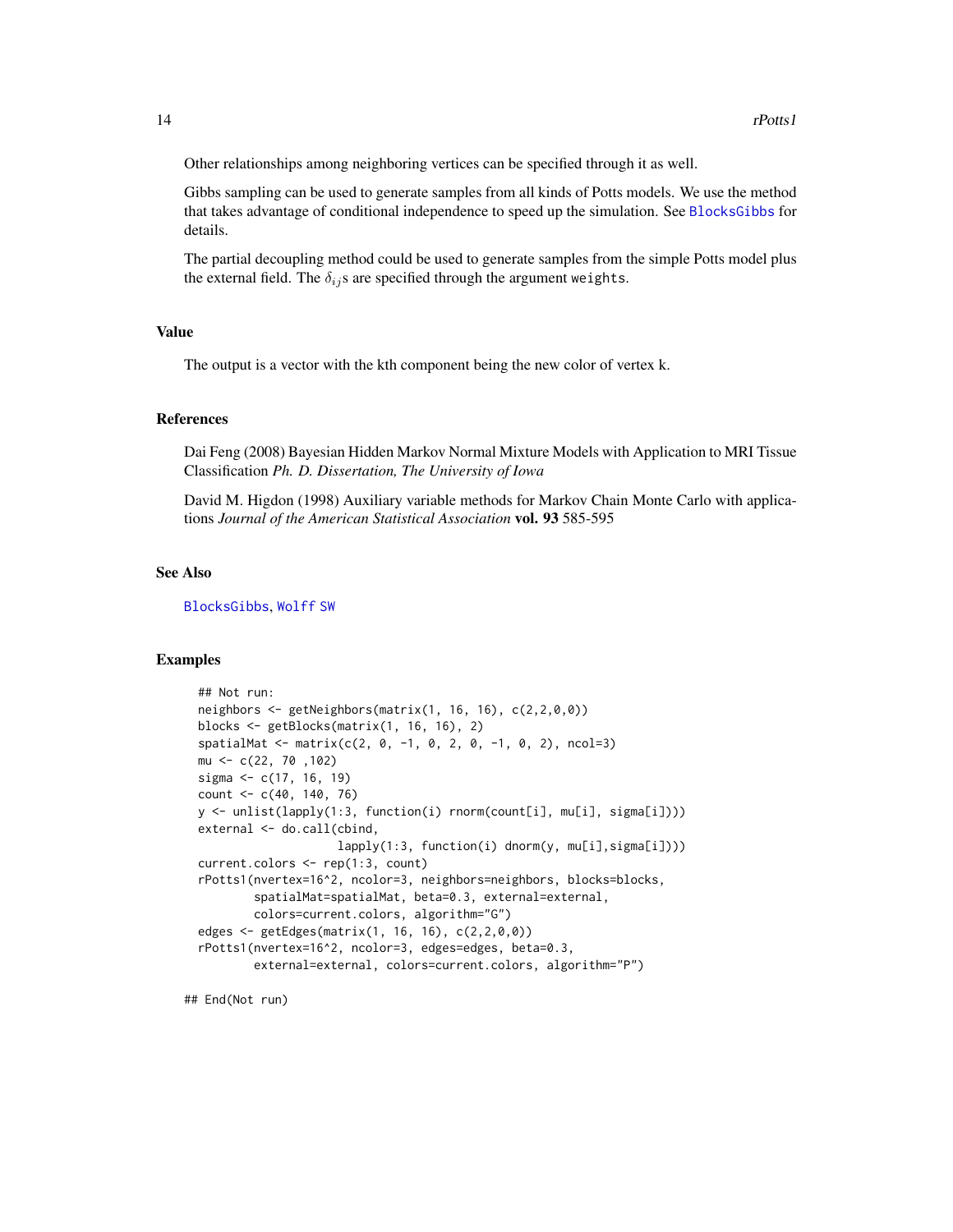<span id="page-14-1"></span><span id="page-14-0"></span>SW *Generate Random Samples from a Compound Potts Model by the Swendsen-Wang Algorithm*

#### Description

Generate random samples from a compound Potts model using the Swendsen-Wang algorithm.

#### Usage

SW(n, nvertex, ncolor, edges, weights, beta)

#### Arguments

| n       | number of samples.                                                                                     |
|---------|--------------------------------------------------------------------------------------------------------|
| nvertex | number of vertices of a graph.                                                                         |
| ncolor  | number of colors each vertex can take.                                                                 |
| edges   | edges of a graph.                                                                                      |
| weights | weights of edges. One for each corresponding component in edges. The default<br>values are 1s for all. |
| beta    | the parameter inverse temperature of the Potts model.                                                  |

#### Details

We use the Swendsen-Wang algorithm to generate random samples from a compound Potts model. See [rPotts1](#page-11-1) for more information on the compound Potts model.

#### Value

The output is a nvertex by n matrix with the kth column being the kth sample.

#### References

Robert H. Swendsen and Jian-Sheng Wang (1987) Nonuniversal Critical Dynamics in Monte Carlo Simulations *Physical Review Letters* vol. 58, no. 2, 86-88

Dai Feng (2008) Bayesian Hidden Markov Normal Mixture Models with Application to MRI Tissue Classification *Ph. D. Dissertation, The University of Iowa*

#### See Also

[Wolff](#page-15-1), [BlocksGibbs](#page-1-1)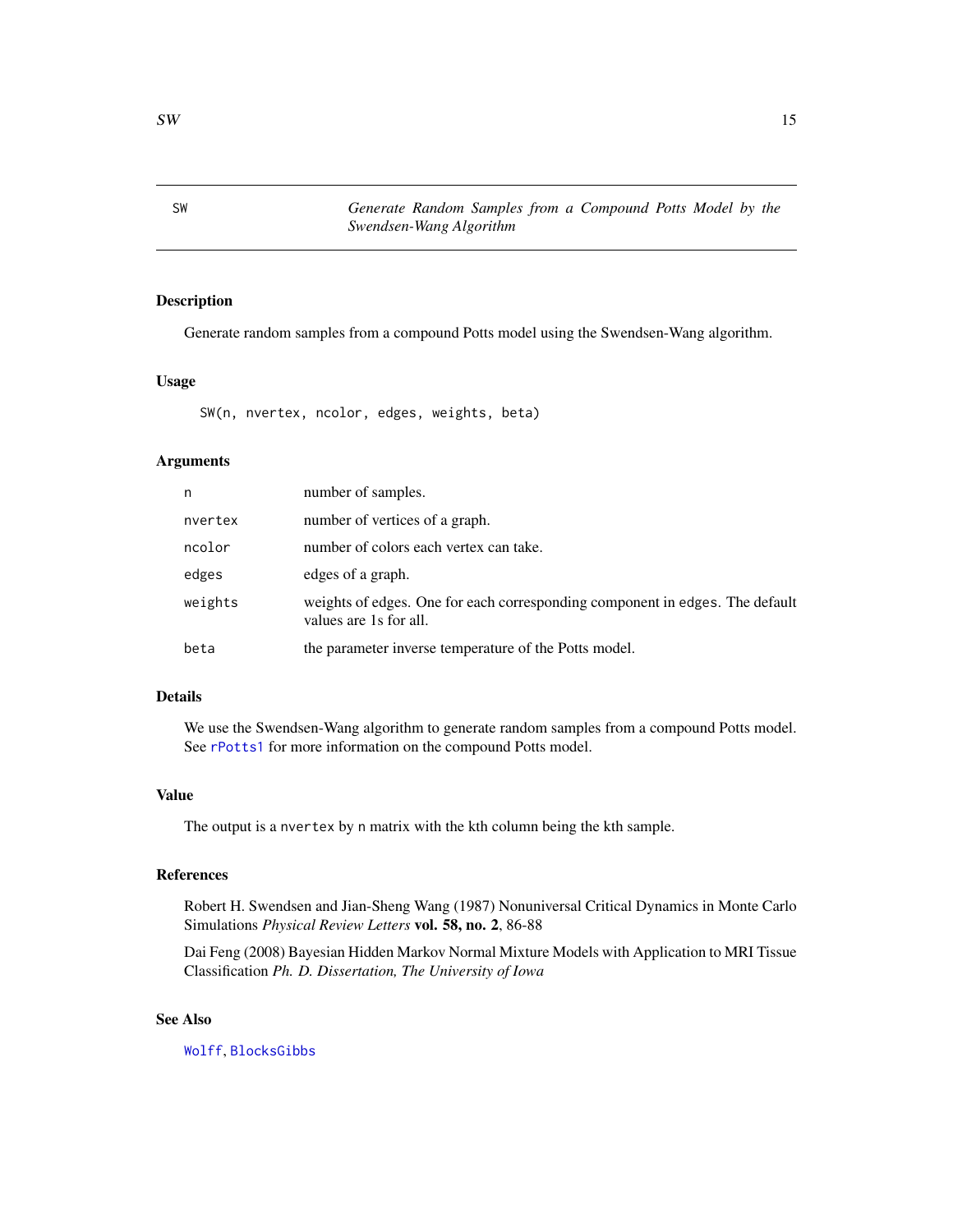#### <span id="page-15-0"></span>Examples

```
#Example 1: Generate 100 samples from a Potts model with the
# neighborhood structure corresponding to a
# second-order Markov random field defined on a
# 3*3 2D graph. The number of colors is 2.
# beta=0.1. All weights are equal to 1.
edges <- getEdges(mask=matrix(1, 2, 2), neiStruc=rep(2,4))
set.seed(100)
SW(n=500, nvertex=4, ncolor=2, edges, beta=0.8)
```
<span id="page-15-1"></span>

| Wolff | Generate Random Samples from a Compound Potts Model by the Wolff |
|-------|------------------------------------------------------------------|
|       | Algorithm                                                        |

#### Description

Generate random samples from a compound Potts model using the Wolff Algorithm.

#### Usage

Wolff(n, nvertex, ncolor, neighbors, weights, beta)

#### Arguments

| n         | number of samples.                                                                                                  |
|-----------|---------------------------------------------------------------------------------------------------------------------|
| nvertex   | number of vertices of a graph.                                                                                      |
| ncolor    | number of colors each vertex can take.                                                                              |
| neighbors | neighbors of a graph.                                                                                               |
| weights   | weights between neighbors. One for each corresponding component in neighbors.<br>The default values are 1s for all. |
| beta      | the parameter inverse temperature of the Potts model.                                                               |

#### Details

We use the Wolff algorithm to generate random samples from a compound Potts model. See [rPotts1](#page-11-1) for more information on the compound Potts model.

#### Value

A nvertex by n matrix with the kth column being the kth sample.

#### References

Ulli Wolff (1989) Collective Monte Carlo Updating for Spin Systems *Physical Review Letters* vol. 62, no. 4, 361-364

Dai Feng (2008) Bayesian Hidden Markov Normal Mixture Models with Application to MRI Tissue Classification *Ph. D. Dissertation, The University of Iowa*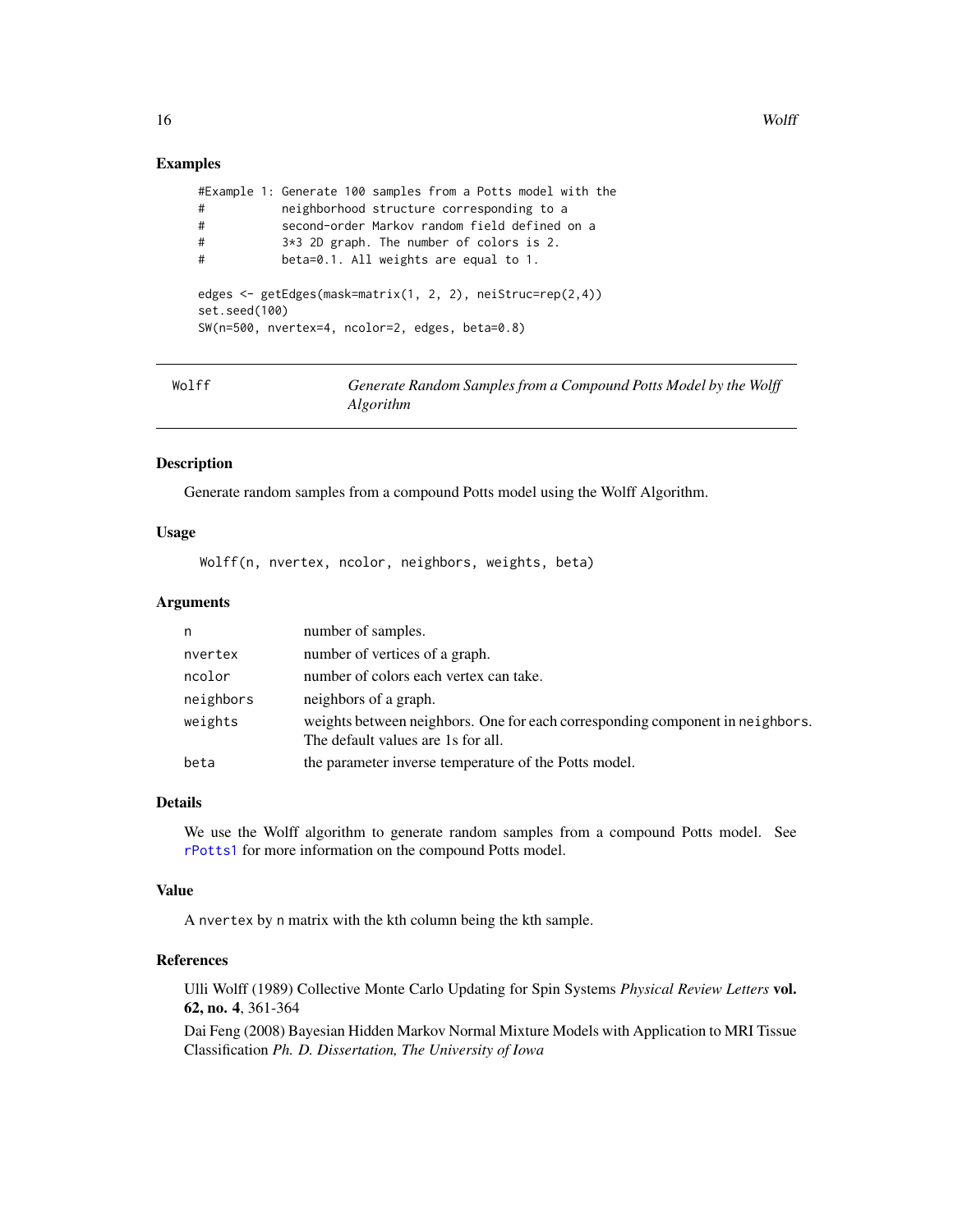#### <span id="page-16-0"></span>Wolff and the contract of the contract of the contract of the contract of the contract of the contract of the contract of the contract of the contract of the contract of the contract of the contract of the contract of the

#### See Also

[SW](#page-14-1), [BlocksGibbs](#page-1-1)

### Examples

|   | #Example 1: Generate 100 samples from a Potts model with the       |
|---|--------------------------------------------------------------------|
| # | neighborhood structure corresponding to a                          |
| # | second-order Markov random field defined on a                      |
| # | $3*3$ 2D graph. The number of colors is 2.                         |
| # | beta=0.7. All weights are equal to 1.                              |
|   |                                                                    |
|   | neighbors <- getNeighbors(mask=matrix(1, 3, 3), neiStruc=rep(2,4)) |

Wolff(n=100, nvertex=9, ncolor=2, neighbors, beta=0.7)